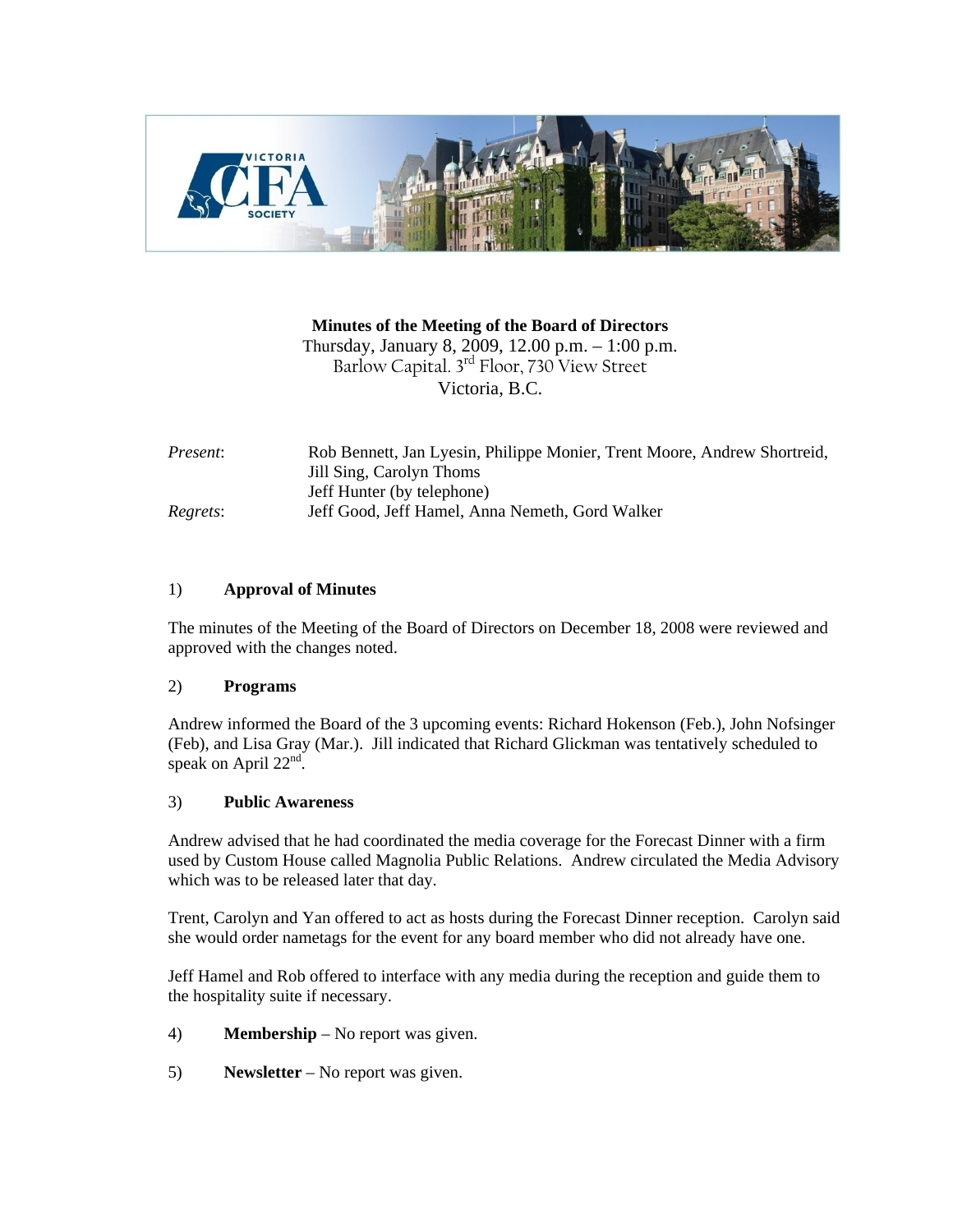## 6) **Education**

## Candidate Reception

Rob discussed the details of the CFA candidate reception co-hosted with Stalla Review, to be held from  $3 - 5$  pm, in room 332, just prior to the Forecast Dinner. He advised he was seeking 4 investment / industry professionals to talk with candidates during the reception about career options as a charter holder. Rob said he would be one such representative but that he would be arriving late for the reception due to travel plans. Carolyn offered to represent the Board at the reception from 3pm onward. It was also agreed that Jeff Hamel and Anna would likely be available to attend the event. There was some discussion around the distribution list of invitees. Rob advised that a reminder would be sent to the broader list of potential CFA candidates.

Rob informed the Board that Angela Downey, the UVic coordinator, asked if one UVic Business student could attend the Forecast Dinner as a guest of the Board. The Board agreed.

## Research Challenge

Rob updated the Board on a number of matters relating to the Research Challenge, including the following:

- student reports were due at the end of January;
- students had been provided with copies of last years' reports as a template;
- the marking key would soon be made available to markers;
- certain other logistical matters were still being discussed by the coordinators, such as student travel to Calgary and related expenses.

### **Scholarships**

Rob reviewed the status of the scholarship applications. He said that 9 applications had been received, one was returned as it was incomplete and therefore 8 qualified for scholarships and those were sent to the CFAI for review. Rob also had one request from a level one candidate regarding a study group. Rob was soliciting interest from other CFA candidates.

# **4) Level II Funding**

Jeff Hunter referred to his earlier email regarding the approval of CFA Victoria's full Level II Funding application. He informed the Board that the additional \$5000 Level II Funding request had been granted and therefore he was moving ahead with plans for the modeling course, including formalization of a commitment from bcIMC. The course had been tentatively scheduled for late February.

### **5) Forecast Dinner**

Andrew circulated and reviewed in detail the:

- i) tentative seating plan;
- ii) banquet order and wine selection; and
- iii) task list & grid.